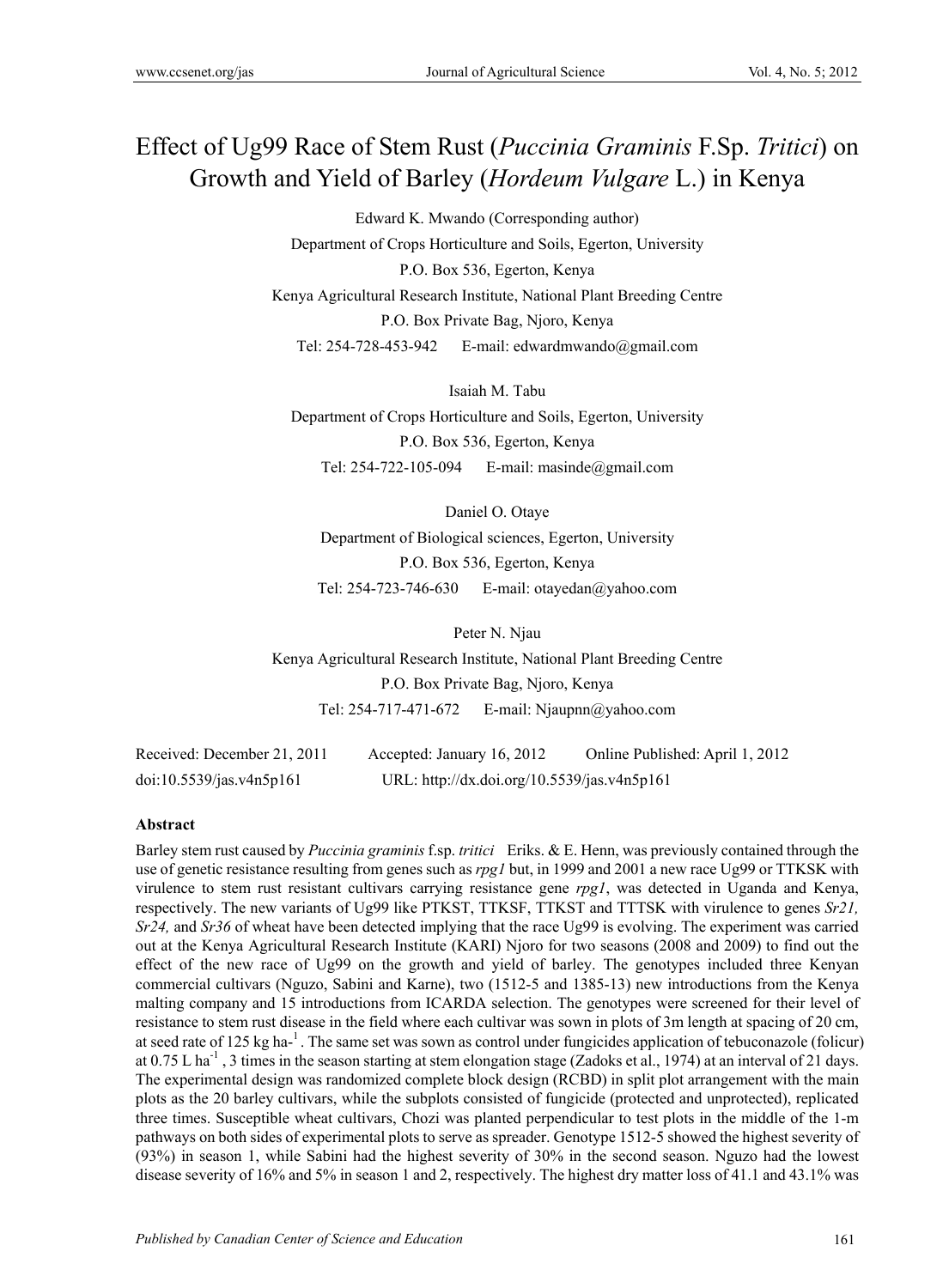observed in ICARDA-07 and ICARDA-09 in season 1 and 2, respectively. The highest and lowest loss of 67.3% and 17.8% in leaf area was recorded on Sabini and 1385-13 in season 1 respectively. Irrespective of season, higher chlorophyll index was noted in treated plots than in untreated ones. Genotypes ICARDA-14 and ICARDA-13 had the highest (45.8%) and lowest (8.7%) reduction in number of effective tillers in season 1. The new race Ug99 (TTKS) of stem rust caused severe loss on the susceptible genotypes. The highest yield loss of 53.8% was observed in ICARDA-08 while the lowest loss of 6.9% was obtained in ICARDA-12 in season 1. In season 2 the highest loss of 32.1% was obtained in 1385-13 a Kenyan line. In the present study stem rust Ug99 has a great impact on growth and development of barley. The growth and development factors have an impact on the final yield of the crop and if they are disturbed in the initial stages then they can negatively affect the yield of the crop at the end.

**Keywords:** Stem Rust Ug99, Barley, Growth and Yield, Kenya, *Puccinia Graminis*, F.Sp. *Tritici*, *Hordeum Vulgare*

#### **1. Introduction**

Barley is a principal raw material used to process malt, a vital ingredient for beer brewing. The industry is one of the highest corporate taxpayers with annual turnover of Kshs. 28.9 billion and employs more than 1600 people across the region. Rust diseases are among the most widespread and economically important diseases of bBarley worldwide. The fungi that cause these diseases are notorious for their ability to increase rapidly and overcome the resistance. Stem rust or black rust (caused by *Puccinia graminis* Pers. f. sp. *tritici* Erikss. & E. Henn.) is a serious barley disease causing a decrease of barley yield in many areas of the world (Roelfs, 1978). Previously the disease was contained through the use of genetic resistance resulting from genes such as *rpg1* (CIMMYT, 2005). In 1999 and 2001 in Uganda and Kenya, respectively a new race Ug99 (TTKS) with virulence to stem rust resistant cultivars, was however detected (Wanyera et al., 2006; Pretorius et al., 2000). Preliminary work indicates that race TTKS is virulent on barley cultivars carrying the durable stem rust resistance gene *Rpg1* (Steffenson and Jin, 2006)*.* More recently stem rust races Ug99 variants like PTKST, TTKSF, TTKSK, TTKSP, TTKST and TTTSK, with virulence to genes *Sr21, Sr24,* and *Sr36* of wheat imply that the race Ug99 is evolving (Jin et al., 2009; Jin et al., 2008b; Jin et al., 2008, and Jin et al., 2007). The variants caused severe epidemics and rendered about half of the previously known Ug99-resistant global wheat materials susceptible in Kenya. The experiment was conducted to determine the effect of stem rust race Ug99 on the growth and yield of barley.

**Keywords:** Stem rust, Barley, Growth and development, Ug99, *Puccinia graminis* f. sp. *tritici, Yield* 

## **2. Materials and Methods**

## *2.1 Site Description*

The experiment was carried out at the Kenya Agricultural Research Institute (KARI) Njoro for two seasons (2008/09). KARI –Njoro situated along the Njoro-Mau Narok road in Nakuru County, located at  $0^0$  20'S 35<sup>0</sup> 56'E and at 2185 meters above sea level. It receives an average rainfall of 939 mm per annum, with a mean temperature range of  $9.5^{\circ}$ C to  $24^{\circ}$ C and falls within the agro-ecological zone III (Jaetzold and Schmidts, 1983).

## *2.2 Germplasm Used*

Twenty barley germplasm that included three Kenyan commercial cultivars (Nguzo, Sabini and Karne), two (1512-5 and 1385-13) new introductions from the Kenya malting company and 15 selections from ICARDA were used.

## *2.3 Experimental Design*

Each cultivar was sown in plots of 3m length at spacing of 20 cm, at seed rate of 125 kg ha- $^1$ . The same set was sown as control under fungicides application of tebuconazole (folicur) at  $0.75$  L ha<sup>-1</sup>, 3 times in the season starting at stem elongation stage (Zadoks et al., 1974) at an interval of 21 days. The experimental design was randomized complete block design (RCBD) in split plot arrangement with the main plots as the 20 barley cultivars while the subplots consisted of fungicide (protected and unprotected), replicated three times. Susceptible wheat cultivars, Chozi was planted perpendicular to test plots in the middle of the 1-m pathways on both sides of experimental plots to serve as spreader. The spreader rows were inoculated with *P. g. tritici* pathotype TTKSK at the early jointing stage by injecting an aqueous suspension of urediniospores into the hollow culm of plants at 0.75-m intervals along each spreader. The spores used for inoculation were collected from experimental plots in KARI-Njoro on wheat cultivar Chozi. The inoculum was pre-tested on differential hosts in the greenhouse according to Roelfs et al. (1989) and confirmed to be those of PgtUg99.

#### *2.4 Crop Management*

A basal dose of DAP fertilizer (18%N and 46%  $P_2O_5$ ) at a rate of 50 kg ha-<sup>1</sup> was applied at planting and followed with a top dress of CAN (23%N) at 25 kg ha-<sup>1</sup> a month later. Weeds were controlled using Stomp 500E, a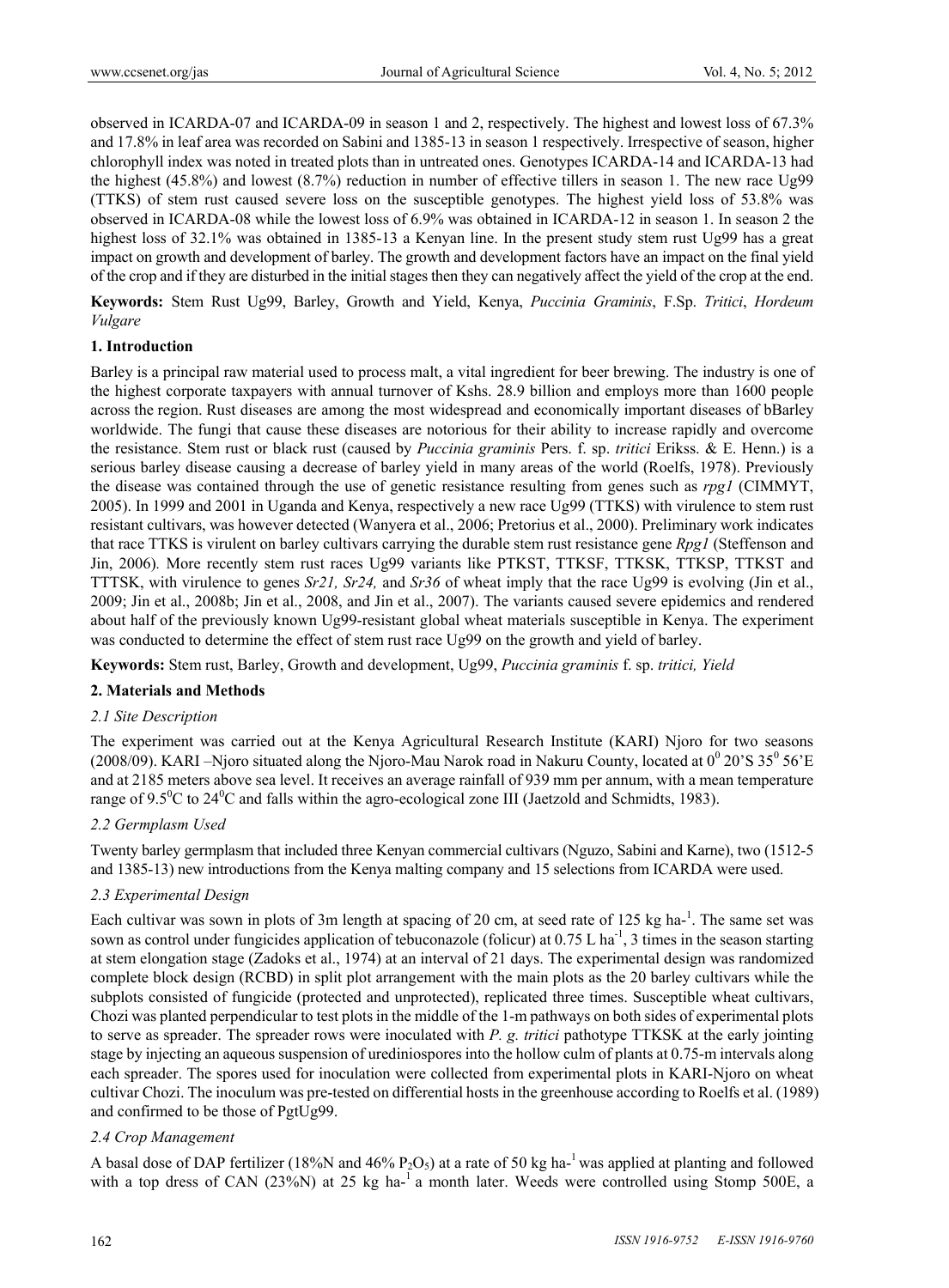pre-emergency herbicide at a rate of 3.0 L ha<sup>-1</sup>. Buctril MC (bromoxyil and iso-octyl esters) a post emergent herbicide was applied at the rate of  $1.25$  L ha<sup>-1</sup> to control broad-leaved weeds (KARI, 2005a). Metasystox insecticide at the rate of 0.75 L ha<sup>-1</sup> was used to control Russian wheat aphid (RWA) and other insect pests.

### *2.5 Data Collection*

The infection type responses as described by Roelfs et al. (1992), McIntosh et al. (1995) and disease severities 0-100%, Peterson et al. (1948) were recorded in both trials starting from when 50% of the plants reached heading stage at an interval of 14 days until hardening stage. Final disease severity (FDS) score was taken at hardening. The disease was assessed as the incidence of plant infected with stem rust in a cultivar, and the percent of the disease severity (modified cobb scale) was used to calculate the area under disease progress curve (AUDPC) of each cultivar as described by Shaner and Finney (1977) and Mwandemele (1993). Chlorophyll index was taken after every two weeks on the flag leaf of three plants in the plot selected at random using a chlorophyll meter and the average was calculated. The tillering capacity was determined by counting the number of spikes per meter squared.

Harvesting was done after physiological maturity to ensure all the spikes were sufficiently dry for harvesting. A half meter square quadrant was thrown in the middle of each plot and a fifty tillers harvested by cutting them at the ground level using a sickle and put into a labeled paper bag for subsequent drying in an oven at  $65^{\circ}$ C (48h) until constant weight and weighed at 13% moisture content. The spikes from each plot were fed into a portable thresher and winnowed. The 1000-kernel weight was determined after counting the grain with an electric seed counter (Model: PFEUFFER GmbH FlugplatzstraBe70D-97318 Kitzingen). The yield of the whole plot was determined by harvesting the whole plot and threshing them. The grain yield loss for each cultivar was calculated by subtracting the yield of untreated plot from the treated and then divided by the yield of treated plot multiplied by 100. The grain shriveling was determined by sampling grains from each plot and screening them through 2.5mm sieve.

#### **3. Results and Discussions**

#### *3.1 Stem Rust Development and Expression of Resistance*

#### 3.1.1 Field Disease Severity

The mean final disease severity (FDS) was higher in season 1 compared to season 2 (Table 1). This may be attributed to the higher relative humidity and warmer temperatures in season 1. The area under disease progress curve (AUDPC) varied with season and genotypes. The highest final disease was noted in 1512-5 and Sabini in season 1 and 2, respectively. 1385-13 had the highest AUDPC in season 1, while ICARDA-01 had the lowest in season 2. The variation in disease progress may be attributed to genotype and phenotype differences of plant types. Fast rusting genotypes are generally associated with high disease progress and final disease rating. Similarly, Lal et al. (2004) found a relationship in values for final diseases and AUDPC in slow rusting and susceptible cultivars among barley genotypes. The slow rusting ability is due to the effect of a combination of genes working together against the disease. According to Kleinhofs et al. (2009) the rpg4 and rpg5 genes confer resistance to several wheat stem rust races, including TTKSK that is threatening the world wheat and barley. Harder et al. (2000) confirmed that lines with gene combinations of rpg1/rpg3 and rpg1/rpg4 provided a highest level of protection to stem rust epidemic than those with rpg1/rpgU combination. Season is an important factor in disease development where the season is conducive for the disease we expect high score for final disease and large area under disease development curve that is why season was significant for all genotypes regardless of the disease reaction.

#### *3.2 Effect of Stem Rust on Growth and Growth Components*

#### 3.2.1 Dry Matter

A mean dry matter loss of 20.7 and 23.0% attributed to stem rust Ug99 was observed in season 1 and 2, respectively. The highest dry matter loss of 41.1 and 43.1% was observed in ICARDA-07 and ICARDA-09 in season 1 and 2, respectively (Table 2). Harder and Legge (2000) similarly found dry matter reduction of up to 25.5% under natural infection of stem rust. In addition to the effect on dry matter, the rust pathogen also affects the translocation patterns of the photosynthates, which are preferentially directed toward the infected zones where they are used up by the rust pathogen at the expense of the host growth and development (Bushnell and Roelfs, 1984). Durbin (1967) reported that the rusted host had higher respiration rates and depressed photosynthesis that led to reduction in growth and accumulation of dry matter.

#### 3.2.2 Leaf Area

The leaf area was higher in treated plots than in untreated ones in both seasons (Table 2). In season 1 the highest and lowest loss of 67.3% and 17.8% was recorded on Sabini and 1385-13, respectively. In season two ICARDA-14 and ICARDA-08 had the highest (35.1%) and lowest (8.9%) amount of losses, respectively. The reduction in the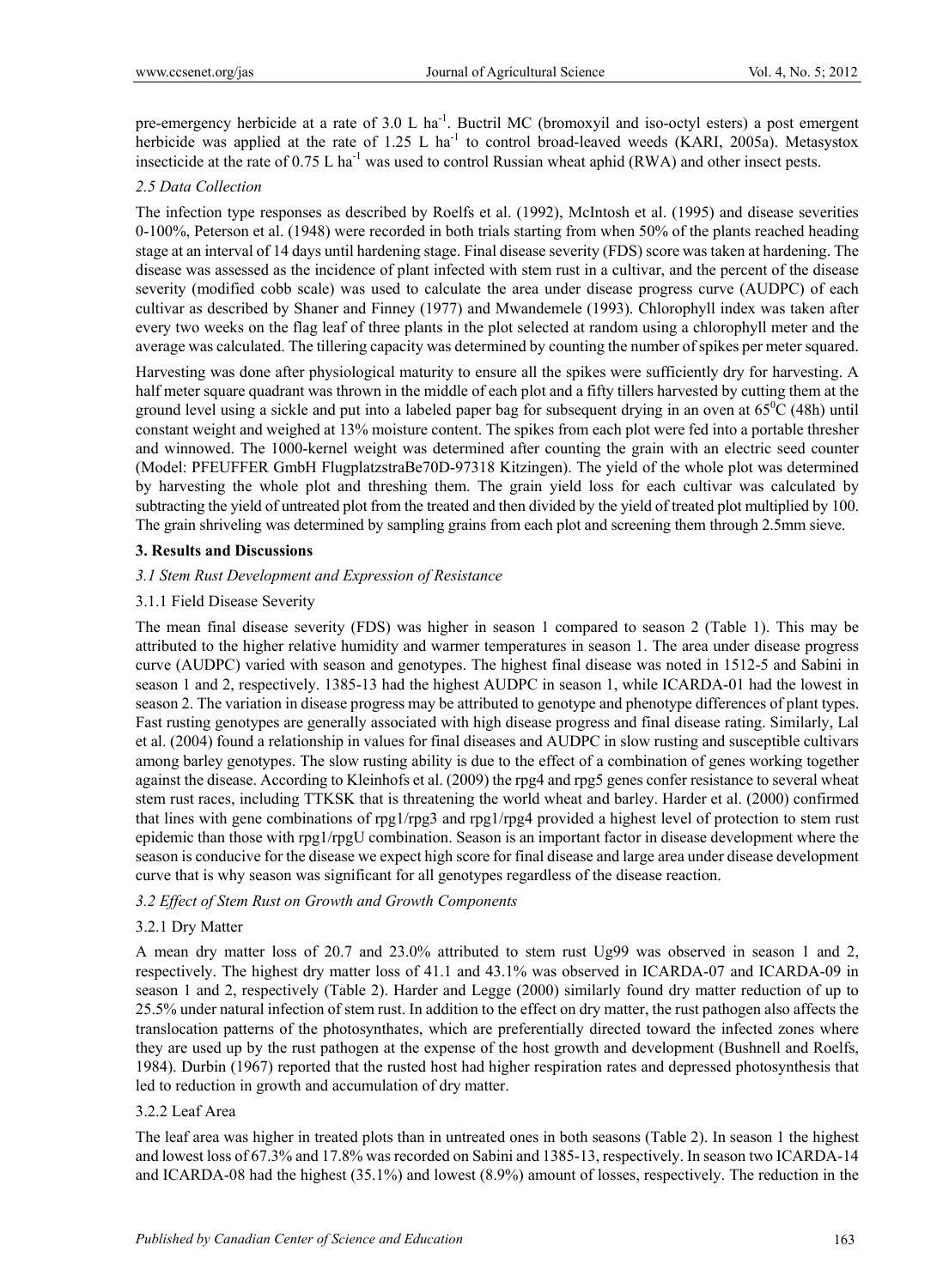photosynthetic leaf area was attributed to flaking (Bushnell and Roelfs, 1984). Extensive pustule cover on the stems and leaves, compiled with reduced leaf surface area hence light interception and photosynthesis, could have affected plant performance.

# 3.2.3 Chlorophyll Index

Irrespective of season, higher chlorophyll index was noted in treated plots than in untreated ones (Table 2). The highest chlorophyll losses of 56.2% in Nguzo and 54.9% in 1512-5 were noted in season 1 and 2, respectively. Herrera-Foessel et al. (2006) attributed the reduction in chlorophyll content to the hypersensitive reaction on the leave sheaths. Owere et al. (1981) found the loss of chlorophyll to be the principal limiting factor of photosynthesis in barley affected by leaf rust. Increase in ethylene and abscisic acid content of stem rust infected wheat could promote senescence and premature yellowing of healthy leaves (Harder et al., 1984). Gordon and Duniway (1982); Tani et al. (1973) reported a reduction in amount of ribosomal RNA in an oat infected with crown rust suggesting that synthesis of chloroplast protein may be generally depressed by rust infections.

# 3.2.4 Tillering Capacity

The numbers of effective tillers in protected plots were higher than those in unprotected ones across the seasons (Table 2). Genotypes ICARDA-14 and ICARDA-13 had the highest (45.8%) and lowest (8.7%) reduction in number of effective tillers in season 1, respectively. In season 2, 1385-13 had a loss of 24% and selection ICARDA-13 with 1.7%. Plant processes are generally intimately related. Changes in photosynthates distribution induced by localized infections of rust fungi will have physiological and metabolic repercussion in other parts of the plant and at later times in its development (Agrios, 2005). Bushnell and Rowell (1968) found that in severely rusted wheat shoot desiccation and death led to a drastic decline in the roots capacity to water absorption. Tillering capacity is a function of availability of adequate photosynthates and ideal environment.

# 3.2.5 Plant Height

Plant height is an important proxy of growth, variation of plant height is a function of genotype and season. In season 1, a significant loss in plant height in selections ICARDA-07, ICARDA-04, ICARDA-11, ICARDA-13 and Nguzo was noted. In season 2, ICARDA-03, 1385-13 and KARNE had the highest loss in height (Table 2)**.** Harder and Legge (2000), however found no reduction in plant height caused by stem rust in barley. The difference could be as a result of factors like the stage of plant development at the time of infection, location of infection on the plant, and the environmental condition can modify the magnitude of the effect. Corver and Griffiths (1981) noted that the imbalance created during the early plant growth by diseases like powdery mildew and rusts can have particular large effect on the plant height and number of tillers.

# *3.3 Effect of Stem Rust Ug99 on Yield and Yield Components*

# 3.3.1 Total Grain Yield

The new race Ug99 (TTKS) of stem rust caused severe loss on the susceptible genotypes (Table 3). The highest yield loss of 53.8% was observed in ICARDA-08 while the lowest loss of 6.9% was obtained in ICARDA-12 in season 1. In season 2 the highest loss of 32.1% was obtained in 1385-13, a Kenyan line. The rapid disease progression on susceptible cultivars was exhibited in the extensive yield losses. This means that when environmental conditions are ideal for proliferation and rapid progression of stem rust, reduction in crop yields would be expected. Dill-Macky et al. (1990) in Australia similarly reported a reduction in yield ranging from 20 to 60 % caused by stem rust. Loughman et al. (2005) reported that stem rust can cause yield losses irrespective of the level of resistance. Generally plants respond to infection using energy – demanding physiological processes, such as defense reaction hence the yield declines (Smedegaard–Petersen and Tolstrup, 1985). The fungicides increase the yields of the treated cultivars through protection against the disease and/or phytotonic effect. Ransom et al. (2008) found that there was an increase in yield of hard winter wheat cultivars. The fungicides also increased the days to senescence, the grain filling and ultimately the yield (Burgeno et al., 2000). Yang (et al. 2000) reported that fungicides increased yield by 0.25 % when used to control stem rust disease in barley. This explains the increase in yield in protected plots across the season, especially in the first season. Mayfield (1985) found a clear relationship between grain yield and disease severity and demonstrated that increasing stem rust severity by about 1% increased grain loss by 2%. Most of the barley germplasm did not show significant reduction in kernel weight. The grain yield loss in susceptible cultivars was attributed to interruption in movement of photosynthates , water and minerals caused by wheat stem rust (Agrios, 2005).

# 3.3.2 Thousand Kernel Weight

A thousand kernel weight was higher in treated plots than in untreated ones in both seasons. The highest loss (14.8%) was associated with the disease on Sabini in season 1 (Table 3). Harder and Legge (2000) similarly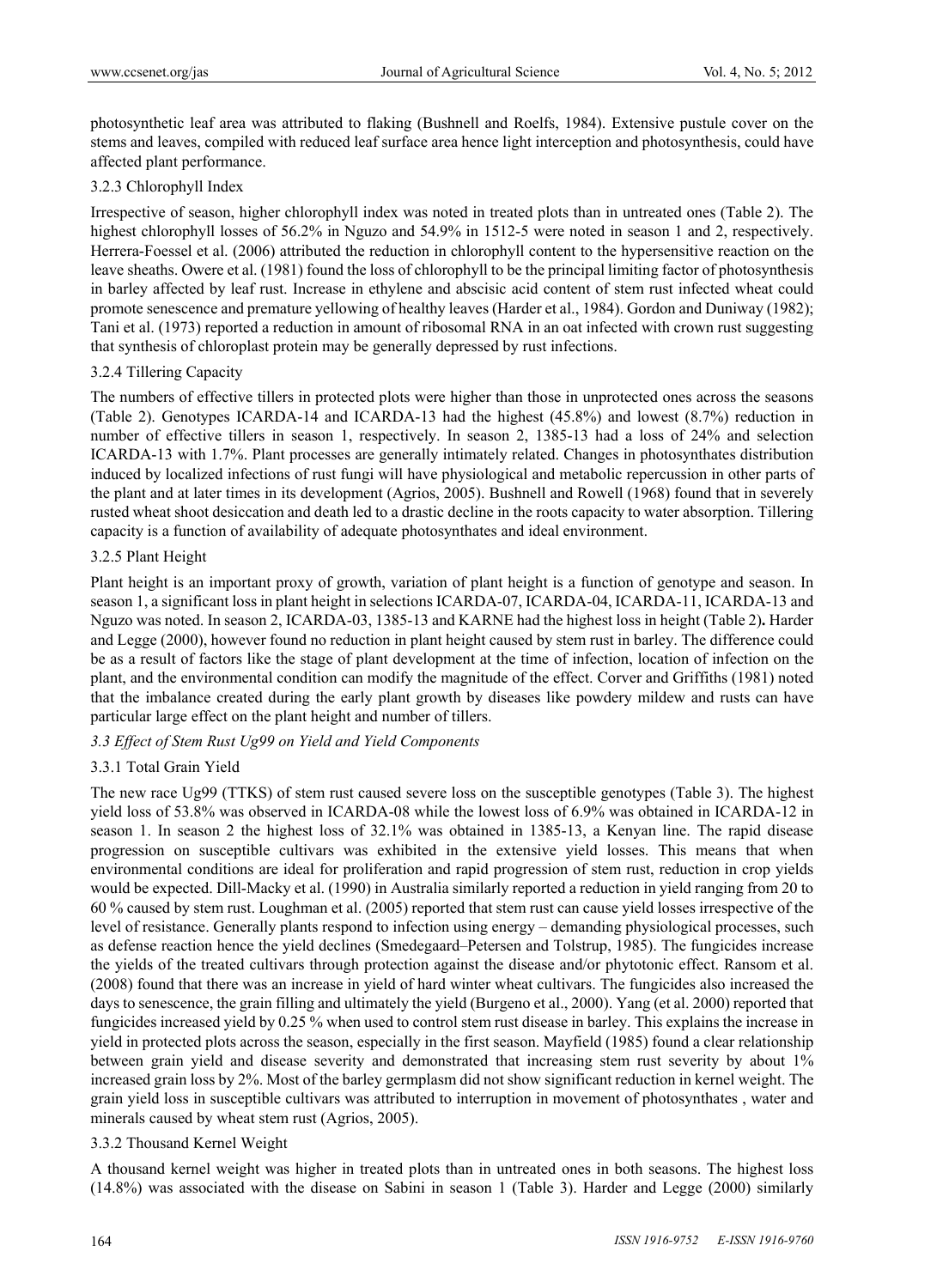reported a loss ranging from 7–43% in kernel weight in barley for resistant and susceptible varieties, respectively. Herrera-Foessel et al. (2006) reported an average loss in kernel weight of 13.3 and 10.3% in durum wheat for normal- and late-sown trials, respectively; hence, the average kernel weight was reduced irrespective of rust pressure in the late sown trial. Gaunt (1981) described tolerance as the ability of the plant to maintain desirable yield, quality and performance in the presence of the disease symptom or if the plant appears susceptible to the disease. The 1000 kernel weight is not likely to describe disease effects on the yield than the yield measurement itself, because they were not consistent across the seasons.

#### 3.3.3 Grain Size

Grain size is an important parameter of yield and quality of any crop. Grains from untreated plots passed through the 2.5mm sieve than from the treated plots (Table 3). The highest loss of 69% in 1512-5 and 49.5% in ICARDA-09 was recorded in the two seasons respectively. The genotype 1512-5 had the highest loss, final disease and second last area under disease progress curve in season 1 that was not the case for ICARDA- 09 in season 2. The reduction in the grain size can be greatly attributated to the negative effect of stem rust on grain filling process. Calpouzos *et al.* (1976) and Johnson and Wilcoxson (1979) attributed, reduction in grain size and weight had been associated with stem rust of wheat and barley leaf rust caused by *Puccinia hordei*). The disease affects the photosynthates partitioning to the grain, reducing the size and adversely affecting the quality of barley. Barley grains of different sizes vary in malting behavior and produce malts with different properties (Burger and La Berge, 1985). The small grains from rusted plants were generally unsuitable for the production of malt. When infection occur during critical periods such as anthesis or grain filling, productivity can be drastically curtailed because the maturation period is reduced hence the reduced grain size (Bushnell and Roelfs, 1984).

## **4. Conclusions**

In the present study stem rust Ug99 has been found to have a great impact on growth and development of barley. Despite the fact that most of the barley genotypes were affected by the disease some did not show a high final disease and AUDPC that was reflected in the reduced losses of the growth and development aspects of the respective genotypes. This was mainly attributed to the slow rusting factor in the genotypes. The growth and development factors have an impact on the final yield of the crop and if they are disturbed in the initial stages then they can affect the yield of the crop at the end. Season and genotype are also important factors that affect pressure of the diseases and hence the growth and development.

#### **Acknowledgements**

The assistance that was accorded to us by the staff of KARI Njoro is greatly appreciated. We are also grateful to East Africa malting company for the genotypes that were used in part of this study. Egerton University is appreciated for the funding of the project.

# **References**

Agrios, G. N. (2005). *Plant pathology 5th edition*. Academic press, San Diego U.S.A. pp 565-571.

Burgeon, J., Cadena, A. R., Crossa, J., Banzinger, M., Gilmour, A. R. & Cullis, B. R. (2000). *User's Guide for Spatial Analysis of Field Variety Trial using ASREML*, CIMMYT, Mexico. D.F.

Burger, W. C., & La Burge, D. E. (1985). Malting and brewing quality. In 'Barley'. (Ed.D.C. Rasmusson.) *Agronomy Series*, *26*, 367 – 401.

Bushnell W. R., & Roelfs, A. P. (1984). *The cereal rusts*. Vol 1. Origins, specificity, structure, and physiology. Academic press. Orlando, pp. 333 – 373.

Bushnell, W. R., & Rowell, J. B. (1968). Premature death of adult rusted wheat plant in relation to carbon dioxide evolution by root systems. *Phytopathology*, *58*, 651 - 258.

Calpouzos, L., Roelfs, A. P., Madson, Martin, F. B., Welsh, J. R., & Wilcoxson, R. D. (1976). Anew model to measure yield losses caused by stem rust in spring wheat. *Trends of British Mycological Society*, *55*, 467 – 479.

CIMMYT. (2005). *Sounding the Alarm on Global Stem Rust.* An Assessment of Ug99 in Kenya and Ethiopia and Potential for Impact in neighboring Regions and beyond. 29 May 2005. pp 26.

Dill – Macky, R. Rees, R. G., & Platz, G. J., (1990). Stem rust epidemics and their effects on grain yield and quality in australian barley cultivars. *Australian journel of agricultural research*, *41*, 1057 – 1063.

Durbin, R. D. (1967). Obligate parasite: effect on the movement of solutes and water. In *The dynamic role of molecular constituents in plant - parasite interactions* C.J. Mirocha and I. Uritani, edititors, pp.80 – 99.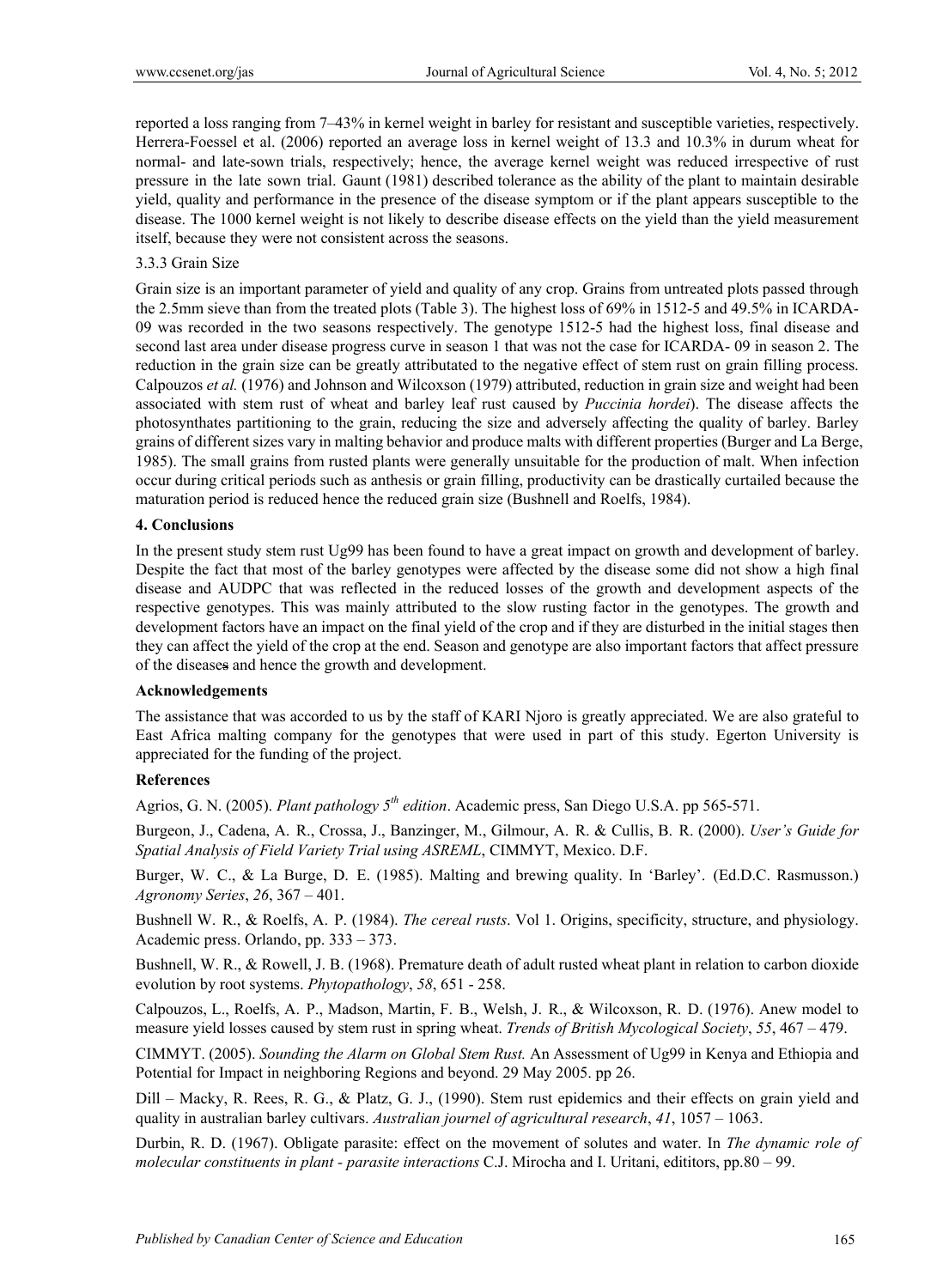Fox, S. L., & D. E. Harder. (1995). Resistance to stem rust in selected barley lines and the inheritance of resistance to pathotype QCC. *Canadian Journal of Plant Science, 75*, 781–788.

Gaunt, R. E. (1981). Disease tolerance – an indicator of threshold? *Phytopathology*, *71*, 915 – 916.

Gordon, T. R. & Duniway, J. M. (1982). Effects of Powdery Mildew Infection on The Effects of Co2 Fixition and Light Utilization On Sugar Beet Leaves. *Plant Physiology*, *69*, 139 – 142.

Harder, D. E, & Chong, J. (1984). Structure and physiology of haustoria. In Bushnell WR, Roelfs AJ, eds. 1984. *The Cereal Rusts*, Vol. 1. Origins, Specificity, Structure, and Physiology. New York, pp. 431–76.

Harder, D. E., & Legge, W. G. (2000). Effectiveness of different sources of stem rust resistance in barley. *Crop science*, *40*, 826 – 833.

Herrera-Foessel, S. A., Singh, R. P., Huerta-Espino, J., & Djurle, A. (2006). Effect of Leaf Rust on Grain Yield and Yield Traits of Durum Wheats with Race-Specific and Slow-Rusting Resistance to Leaf Rust*. Plant Disease, 90*, 1065-1072.

Jaetzold, R., & Schmidt, H. (1983). *Farm management handbook of Kenya*. Vol. II Natural condition and farm management information. Ministry of Agriculture, Kenya in cooperation with Germany Agricultural team (GAT) of the Germany Agency for technical cooperation (GTZ) Nairobi Kenya Pp. 345.

Jin, Y., Rouse, M.N., Fetch Jr, T., Pretorius, Z. A., Wanyera, R., & Njau, P. (2009). Detection of virulence to resistance gene *Sr36* within the TTKS race lineage of *Puccinia graminis* f. sp. *tritici*. *Plant Disease,* 93, 367-370. http://dx.doi.org/10.1094/PDIS-93-4-0367

Jin, Y., Pretorius, Z. A., Singh, R. P., & Fetch Jr, T. (2008a). Detection of virulence to resistance gene *Sr24* within race TTKS of *Puccinia graminis* f. sp. *tritici*. *Plant Disease, 92*, 923-926. http://dx.doi.org/10.1094/PDIS-92-6-0923

Jin, Y., Szabo, L., & Pretorius, Z. A. (2008b). Virulence variation within the Ug99 lineage. In: *Proceedings of the 11th International Wheat Genetics Symposium*, Brisbane, Australia Pp. 342.

Jin Y, Pretorius Z. A, & Singh, R. P. (2007). New virulence within race TTKS (Ug99) of the stem rust pathogen and effective resistance genes. *Phytopathology, 97*, 137 - 143.

Jin, Y., Steffenson, B. J., & Miller, J. D. (1994). Inheritance of Resistance to Pathotypes QCC and MCC of *Puccinia graminis* f. sp. *tritici*. In barley lines Q21861 and Temperature Effect on the Expression of Resistance. *Phytopathology*, *84*, 452 – 455.

Johnson, D. A., & Wilcoxson, R. D. (1979). Yield losses of fast and slow rusting barley infected with *Puccinia hordei*. *Plant Disease Report*, *63*, 764 – 768.

Kenya Agriculture Institute (KARI). (2005a). *Crop production hand book for wheat, oil crops and horticulture*. Kinyua,M.G. and Ochieng, J. A. W. (Eds.). G. Gansdil printers & stationary , Nairobi, Kenya. Pp 1 – 19.

Kenya Agricultural Research Institute (KARI). (2005b). Effect of a new race on wheat production/use of fungicides and its cost in large vs. small scale farmers, situation of current cultivars. KARI, Njoro. Pp 1- 102.

Kleinhofs, K., Brueggeman, R., Nirmala, J., Zhang, L., Mirlohi, A., Druka, A., Rostocks, N., & Steffenso B. J. (2009). Barley stem rust resistance genes: Structure and function. *The plant genome*, *2* (2), 109-120.

Loughman, R., Jayasena, K., & Majewski. J. (2005). Yield Loss and Fungicide Control of Stem Rust of Wheat. *Australian Journal of Agricultural Research*, *56*, 323 – 327.

Mayfield, A. H. (1985). Efficacies of fungicides for control of stem rust of wheat. *Australia Journal of Agriculture, 25*, 440 – 443.

McIntosh, R. A., Wellings, C. R., & Park, R. F. (1995). *Wheat Rusts.* An Atlas of Resistance genes. (CSIRO Publications, East Melbourne, Australia).

Mwandemele, O. D. (1993). *Hand book of plant breeding*,  $2^{nd}$  Ed, EMC, Egerton university, Njoro, Kenya. Pp 90-110.

Owera, S. A. P., Farrar, J. F., & Whitbread, R. (1981). Growth and photosynthesis in barley infected with brown rust. *Physiology of plant pathology, 18*, 79 – 90.

Peterson, R. F., Campbell, A. B., & Hannah, A. E. (1948). A diagramic scale for estimating rust intensity of leaves and stems cereals*. Canadian Journal of Research*, *26*, 496-600.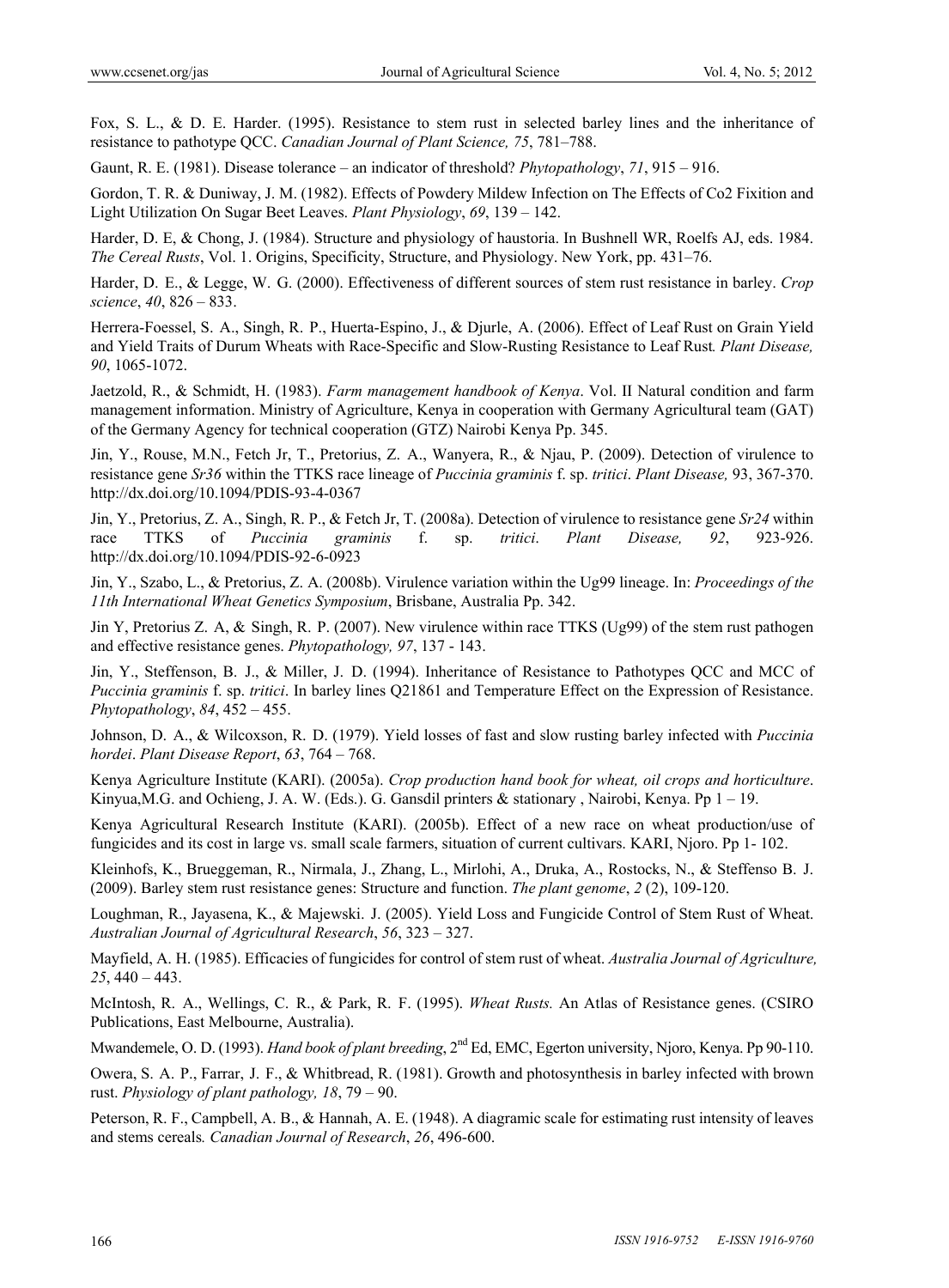Pretorius, Z. A., & Park, R. F. (2008). Origin, evolution, distribution and virulence of Ug99 and the global stem rust monitoring system. In: *International Conference on Wheat Stem Rust Ug 99*- A Threat to Food Security. November  $6^{th}$  -8<sup>th</sup>, 2008. NewDelhi, India.

Pretorius, Z. A., Singh, R. P., Wagoire, W. W., & Payne, T. S. (2000). Detection of virulence to wheat stem rust resistance genes *Sr31* in *Puccinia graminis* f. sp. *tritici* in Uganda. *Plant Disease*, *84*, 203. http://dx.doi.org/10.1094/PDIS.2000.84.2.203B

Ransom, J. K., & McMullen, M. V. (2008). Yield and Disease Control on Hard Winter Wheat Cultivar with Folior Fungicides. *Agronomy Journal, 100*, 1130 – 1137. http://dx.doi:10.2134/agronj2007.0397

Roelfs, A. P., Singh, R. P., & Saari, E. E. (1992). *Rust Diseases of Wheat*: Concepts and Methods of Disease Management. Mexico, DF: CIMMYT.

Roelfs, A. P., & Martens, J. W. (1989). An international system of nomenclature for *Puccinia graminis* f. sp. *tritici*. *Phytopathology*, *78*, 526-533.

Roelfs, A. P. (1978). Estimated losses caused by rust in small grain cereals in the United States—1918–76. *Misc. Publ.—U.S., Dep. Agric., 1363*, 1–85.

Shaner, G., & Finney, R. E. (1977). The effect of nitrogen fertilizer on the expression of slow-mildew resistance in Knox wheat. *Phytopathology*, *67*, 1051 -56.

Smedegaard – Peterson, V., & Tolstrup, K. (1985). The Limiting Effects of Disease Resistance on Yield. *Annual Review of Phytopathology*, *23*, 475 – 490.

Steffenson, B. J., & Jin, Y. (2006). Resistance to race TTKS of *Puccinia graminis* f. sp. *tritici* in barley. *Phytopathology*, *96*, 110 -115.

Wanyera, R., Kinyua, M. G., Jin, Y., & Singh R. P. (2006). The spread of stem rust caused by *Puccinia graminis* f. sp. *tritici*, with virulence on *Sr31* in wheat in Eastern Africa. *Plant Disease*, *90*, 113-117. http://dx.doi.org/10.1094/PD-90-0113A

Zadoks, J. C., Chang, T. T. & Konazak, C. F. (1974). A decimal code for growth stages of cereals. *Weed research*, *14*, 415 – 421.

|                            | FDS $\%^X$               |         | AUDPC <sup>Y</sup>                  |                                     |
|----------------------------|--------------------------|---------|-------------------------------------|-------------------------------------|
| <b>Genotypes code/Name</b> | Season1                  | Season2 | Season1                             | Season2                             |
| <b>ICARDA-01</b>           | $23^*MR^{\overline{**}}$ | 7MR     | $800.3 \pm 17136^{fgh}$             | $51.7 \pm 25.85$ <sup>d</sup>       |
| ICARDA-02                  | <b>28S</b>               | 6S      | $825.3 \pm 247.08$ <sup>fgh</sup>   | $162.7 \pm 89.25^{bcd}$             |
| <b>ICARDA-03</b>           | 56S                      | 18S     | $1828.3 \pm 134.89^{cde}$           | $479.0 \pm 210.32^{abc}$            |
| <b>ICARDA-04</b>           | $46S$ -MS                | 13MS    | $1713.7 \pm 337.20^{\text{cde}}$    | $323.3 \pm 119.66$ <sup>abcd</sup>  |
| <b>ICARDA-05</b>           | 41S                      | 13S     | $1732.0 \pm 549.10^{\text{cde}}$    | $280.0 \pm 67.69$ <sup>abcd</sup>   |
| <b>ICARDA-06</b>           | 23MS                     | 9MS     | $608.3 \pm 143.73^{\rm h}$          | $179.7 \pm 105.28^{bcd}$            |
| <b>ICARDA-07</b>           | $40MS-S$                 | 16MS    | $1573.3 \pm 120.58^{\text{cdef}}$   | $325.0 \pm 105.01$ <sup>abcd</sup>  |
| <b>ICARDA-08</b>           | 45S                      | 16MS    | $1676.0 \pm 145.10^{\text{cde}}$    | $401.67 \pm 100.29$ <sup>abcd</sup> |
| <b>ICARDA-09</b>           | 53S                      | 15S     | $1696.0 \pm 82.97$ <sup>cde</sup>   | $410.0 \pm 212.20^{abcd}$           |
| <b>ICARDA-10</b>           | 46MS                     | 15MS    | $1541.0 \pm 295.10$ <sup>def</sup>  | $310.0 \pm 101.15^{abcd}$           |
| <b>ICARDA-11</b>           | 73S                      | 13S     | $2358.3 \pm 106.27^{abc}$           | $400.3 \pm 152.43$ <sup>abcd</sup>  |
| <b>ICARDA-12</b>           | 50S                      | 15S     | $1494.3 \pm 286.01$ <sup>defg</sup> | $360.3 \pm 49.21$ <sup>abcd</sup>   |
| <b>ICARDA-13</b>           | 63S                      | 21S     | $2186.0 \pm 70.71^{bcd}$            | $559.3 \pm 126.54^{ab}$             |
| <b>ICARDA-14</b>           | 20MS                     | 6MS     | $654.7 \pm 157.31^h$                | $128.0 \pm 75.97^{cd}$              |
| <b>ICARDA-15</b>           | 36S                      | 16S     | $1551.7 \pm 12.26$ <sup>def</sup>   | $436.7 \pm 92.90^{abcd}$            |
| 1385-13                    | 86S                      | 16S     | $2992.7 \pm 54.36^a$                | $345.0 \pm 139.54^{abcd}$           |
| <b>NGUZO</b>               | 16R-MR                   | 5MR     | $755.3 \pm 220.72$ <sup>gh</sup>    | $84.0 \pm 77.09^{cd}$               |
| 1512-5                     | 93S                      | 21S     | $2756.7 \pm 206.82^{ab}$            | $559.3 \pm 130.18^{ab}$             |
| <b>KARNE</b>               | $46R-MR$                 | 13MR    | $1174.7 \pm 417.31$ <sup>efgh</sup> | $186.0 \pm 86.02^{bcd}$             |
| <b>SABINI</b>              | 63S                      | 30S     | $2067.7 \pm 538.30^{cd}$            | $616.0 \pm 105.55^a$                |

Table 1. The final disease severity (FDS%) and area under disease progress curve (AUDPC) of barley genotypes

*X Final disease severity (FDS %) last rating following the modified Cobb scale (Peterson et al., 1948). Y Area under disease progress curve (AUDPC).Any two means in a column whose SE values overlap are not different at*   $\alpha$  = 0.05 by DMRT.<sup>\*</sup>Means followed by the same letter in column are not significantly different at ( $p \le 0.05$ )